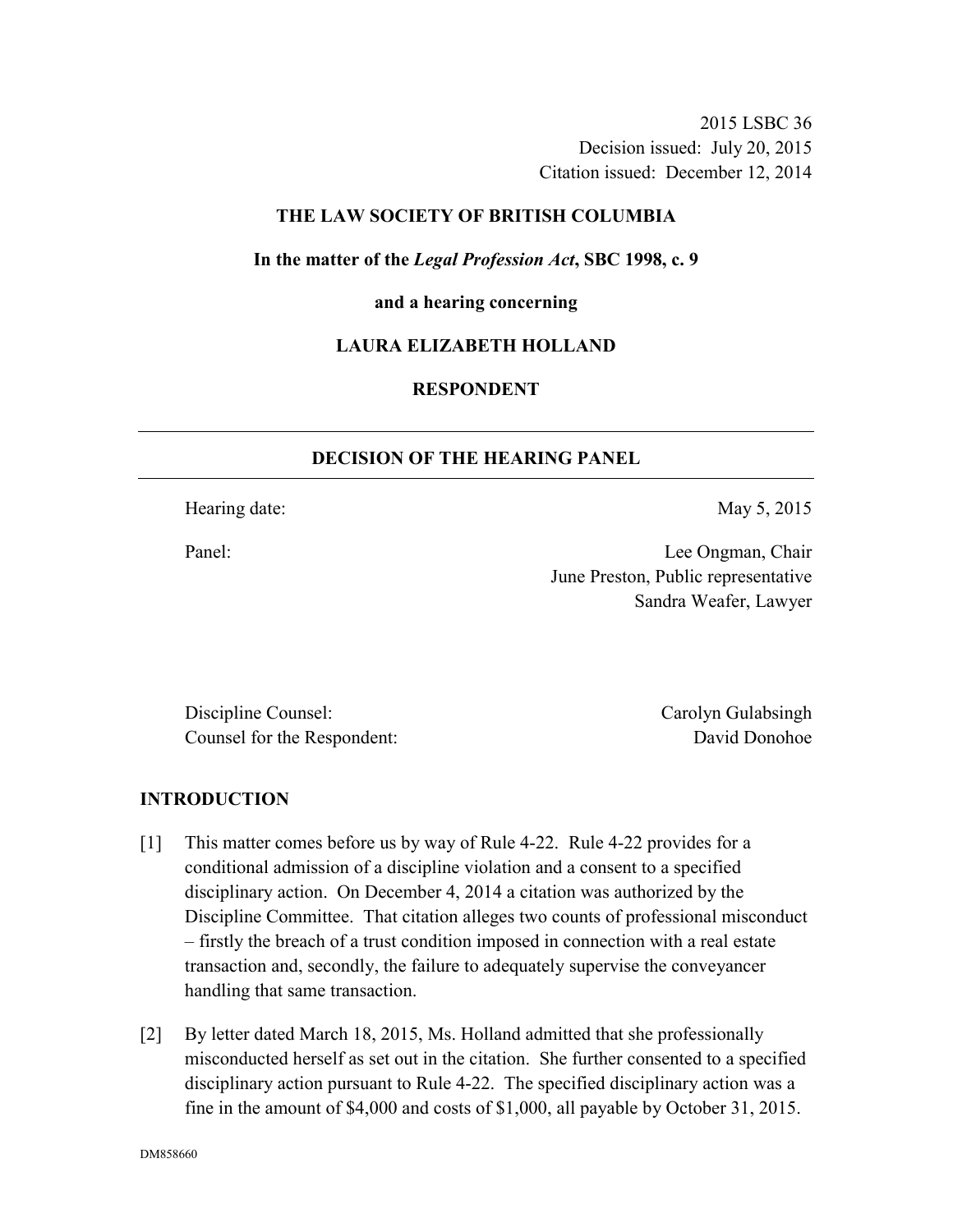On April 9, 2015 the Discipline Committee recommended the acceptance of Ms. Holland's proposal. The Panel heard this matter on May 5, 2015, and for the reasons that follow, we accept the admission of professional misconduct on both allegations in the citation, the fine of \$4,000 and costs of \$1,000 plus disbursements.

# **FACTS**

- [3] This matter arises out of a residential conveyance in the midst of a matrimonial dispute. The husband wished to sell a residence in British Columbia. The wife had registered a certificate of pending litigation (the "CPL") against title of the house. Ms. Holland's firm acted for the husband on the conveyance, but was not acting for him on the matrimonial action. In order for the sale to proceed, the lawyers in the matrimonial action agreed that the CPL would be released on the condition that the proceeds from the sale of the property would be held in trust pending resolution of the family law litigation between the husband and the wife. The sale was to complete on May 3, 2013.
- [4] Ms. Holland's firm was retained to act for the husband on the residential conveyance. She was the lawyer who supervised all residential conveyancing matters at the firm. It was not uncommon for her firm to deal with over 100 conveyances in a month.
- [5] On April 24, 2013 the wife's lawyer wrote to the paralegal at Ms. Holland's firm who was dealing with the conveyance. He enclosed an executed cancellation of charge to release the CPL. The executed Form 17 was sent on the following trust conditions or undertakings:
	- (a) not to make application for registration of the CPL except concurrently with the registration of the transfer of the property; and
	- (b) that the net sale proceeds of sale of the property after payment of usual selling costs, adjustments and amount required to clear title be paid in trust to the wife's lawyer.
- [6] On May 1, 2013 Ms. Holland's paralegal emailed the husband the documents that required his signature. These documents were emailed to him as he resided in Alberta at the time of the conveyance. The husband executed the documents before a notary in Alberta and returned them to Ms. Holland's firm on May 2, 2013.
- [7] On May 3, 2013 the paralegal from Ms. Holland's firm emailed the wife's lawyer asking her to release the CPL and provide a filed copy.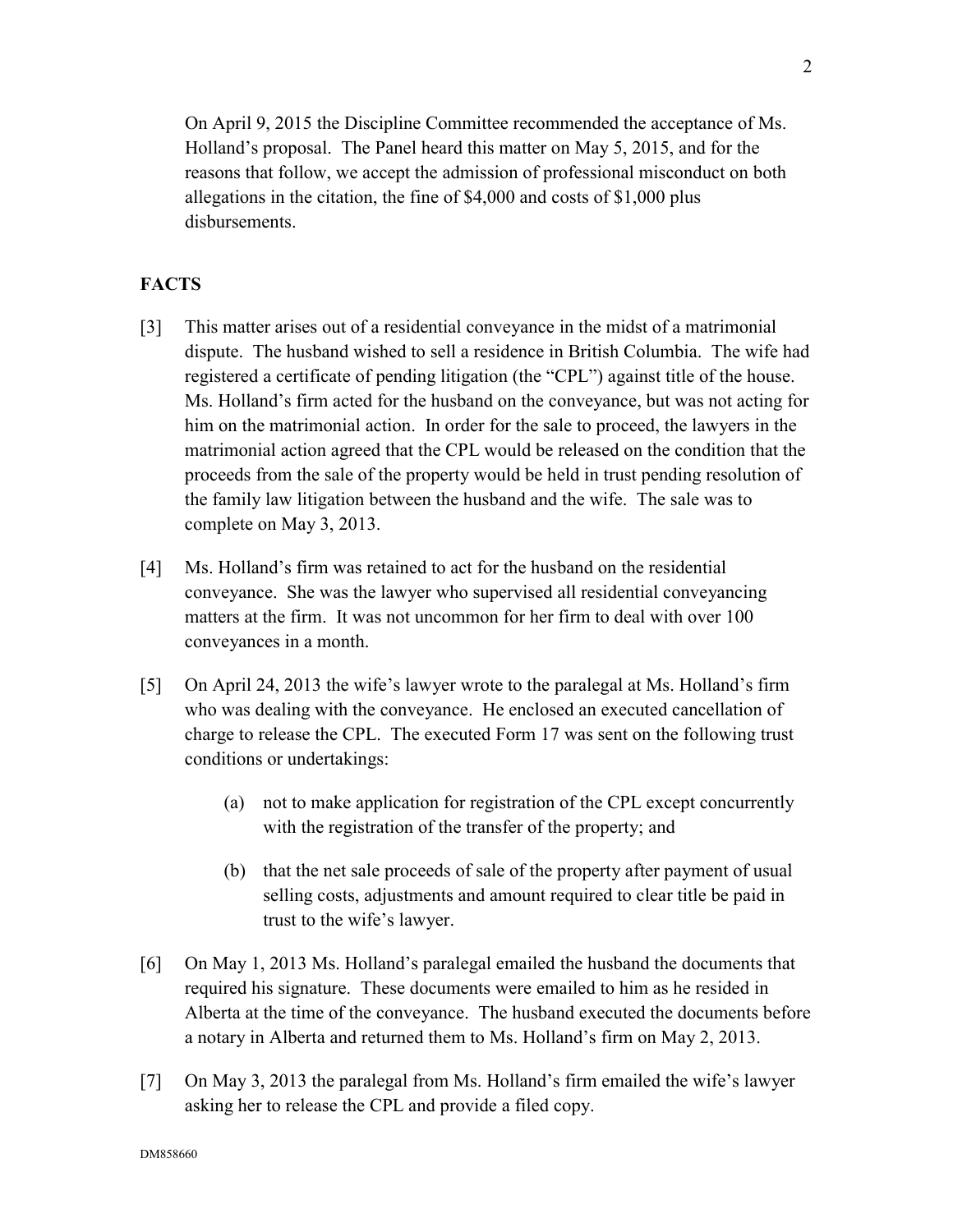- [8] The purchaser's notary then filed the Form A transfer at the Land Title Office and the trust cheque with the net purchase proceeds of sale were sent to the husband. The firm trust cheque to the husband was signed by two other lawyers at the firm. It was not signed by Ms. Holland.
- [9] Five months later, in December 2013, the wife's matrimonial lawyer wrote to the paralegal at Ms. Holland's firm inquiring as to the whereabouts of the purchase funds pursuant to the undertaking. As that paralegal had left the firm, the letter was forwarded to Ms. Holland. Until that time she had not been aware of the undertaking, let alone that it had been breached.
- [10] Ms. Holland immediately reported the breach to the Law Society. She also contacted the husband to seek return of the proceeds. Although he initially refused to return the net sale proceeds, by early 2014 he returned approximately \$155,000 to the wife's lawyer, which was enough to satisfy the wife's claims.
- [11] In addition to Ms. Holland's self-reporting of the breach, the wife's lawyer also reported the breach of undertaking to the Law Society.
- [12] At all times, Ms. Holland has co-operated fully with the Law Society's investigation, culminating in this proposed disciplinary action. In addition, Ms. Holland and her firm have taken steps to strengthen controls in their office with respect to conveyancing to avoid the potential of this type of matter recurring.

### **ROLE OF A HEARING PANEL IN RULE 4-22**

[13] Rule 4-22 of the Law Society Rules allows for a conditional admission and a consent to a specific disciplinary action. The role of the hearing panel is to be satisfied the admission is appropriate and that the disciplinary action is acceptable – or, in other words, whether the proposed disciplinary action is within a fair and reasonable range in all the circumstances. As stated in *Law Society of BC v. Rai*, 2011 LSBC 2 at paragraph 7:

> The Panel thus has a limited role. The question the Panel has to ask itself is, not whether it would have imposed exactly the same disciplinary action, but rather, "Is the proposed disciplinary action within the range of a fair and reasonable disciplinary action?"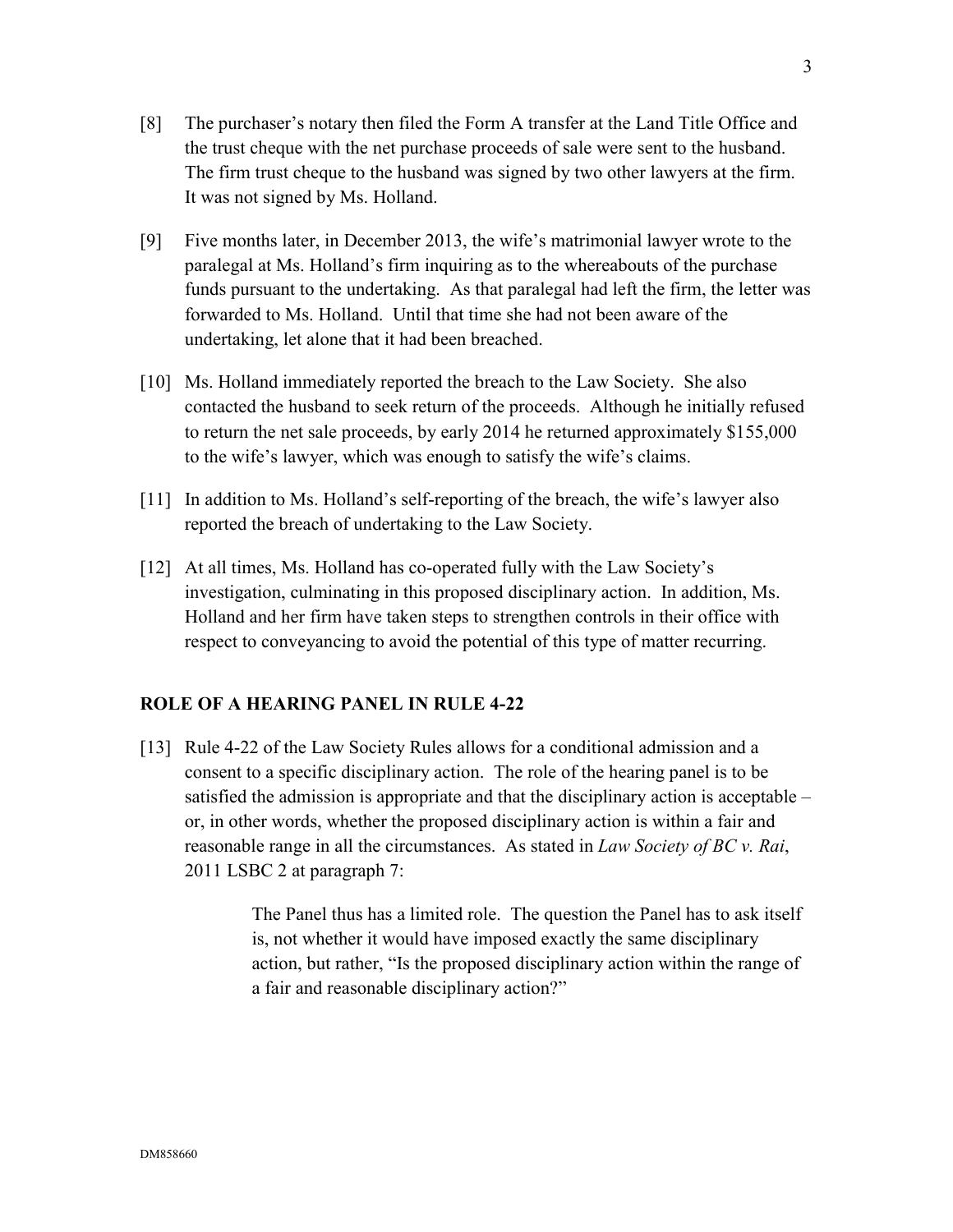#### **APPROPRIATENESS OF THE PROPOSED PENALTY**

- [14] In this Panel's view, the admission of professional misconduct is appropriate, and the penalty falls within an appropriate range.
- [15] Having regard to the factors set out in *Law Society of BC v. Ogilvie*, [1999] LSBC 17, this Panel finds the proposed disciplinary action appropriate. Of significance to this Panel are:
	- (a) Ms. Holland has been practising law for 20 years. She has no professional conduct record. She took steps to rectify this situation as soon as she learned of it – by convincing the husband to return sufficient monies to meet the wife's claims and by reporting the breach to the Law Society. As set out above, Ms. Holland has been proactive and cooperative at all stages of the Law Society investigation. She has tightened controls on conveyancing procedures in her office to ensure that all undertakings are brought to the attention of the responsible lawyer, and also to ensure that all undertakings are further reviewed before any monies are paid out of trust.
	- (b) This matter involved a breach of undertaking and was therefore very serious. Although the Panel finds that there is no need for specific deterrence in this case (Ms. Holland has clearly realized the impact of what occurred in this case and has taken steps to ensure no future breaches), there remains the need for general deterrence in order to ensure the continued confidence of the profession, of clients, and of the public as a whole in transactions that are based upon undertakings.
	- (c) The penalty proposed in this case is within the range of sanctions in prior cases. The cases cited before us showed a range of penalties between a \$2,000 fine in a 2002 Rule 4-22 disposition (*Law Society of BC v. Lee*, [2002] LSBC 29) to a fine of \$7,500 in a matter which included a failure to respond to the opposing party concerning the discharge in issue, where the individual had a prior conduct review regarding compliance with undertakings (*Law Society of BC v. Clendening,* 2007 LSBC 10). Perhaps the most similar case is *Law Society of BC v. Dhindsa*, 2014 LSBC 18. That case, like this one, involved both a citation for breaching undertakings, and a citation for failing to adequately supervise staff. Like this case, it proceeded by way of Rule 4 -22, and a fine of \$5,000 was imposed. The salient difference in this case, which leads to a lesser fine being appropriate, is that in *Dhindsa* there was a previous conduct record.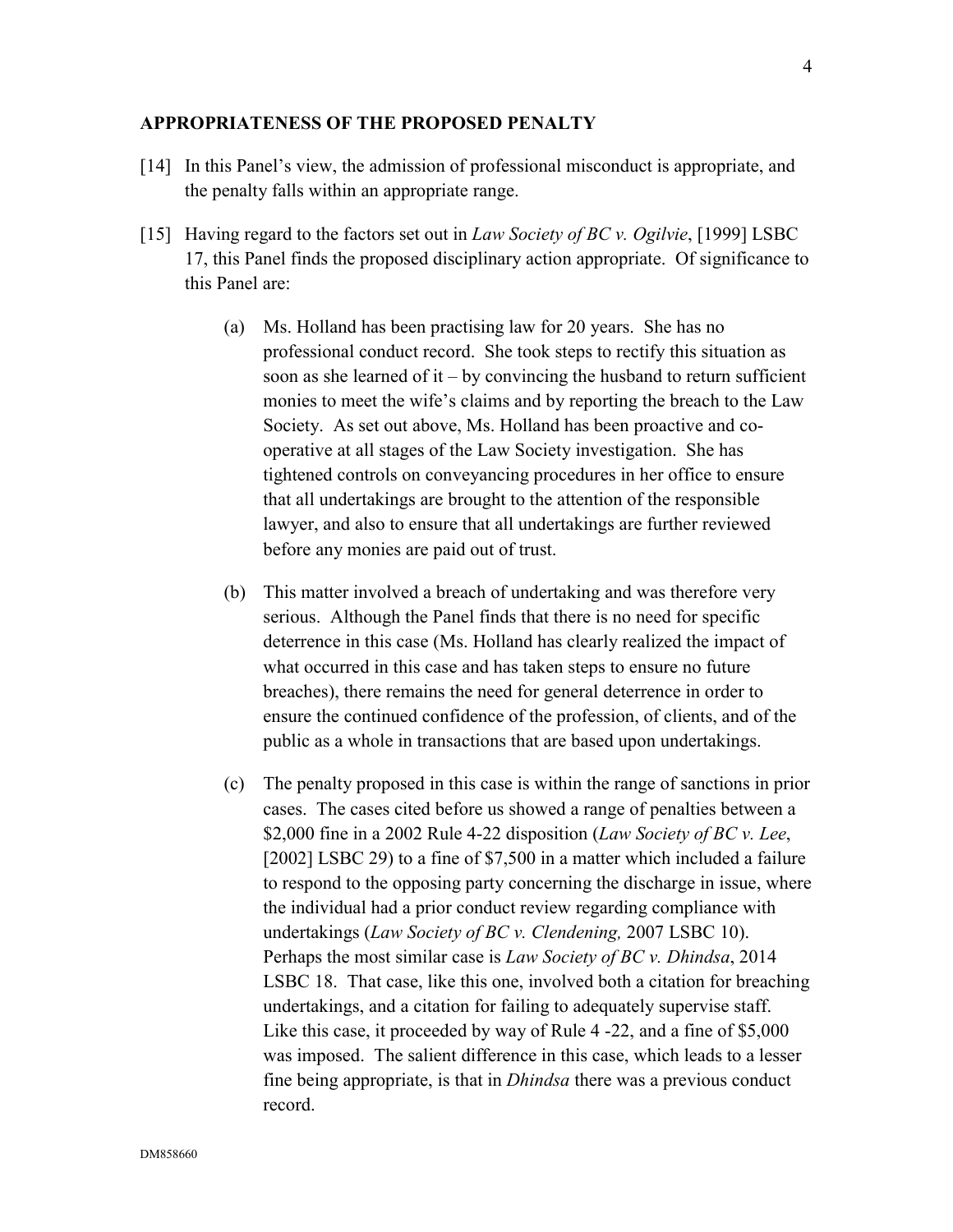[16] Counsel for Ms. Holland in his submissions argued that, in fact, a lesser penalty than the \$4,000 fine may have been appropriate. We do not have to deal with that submission because, at the end of the day, he agreed that the fine that was agreed to by the Law Society and Ms. Holland, and which was accepted by the Discipline Committee, was reasonable.

### **SEALING ORDER**

- [17] At the conclusion of the hearing in this matter, counsel for the Law Society made an oral application for a non-disclosure and sealing order pursuant to the Law Society Rules for the purpose of preventing third party access to solicitor-client confidential information. The application is to have certain exhibits redacted or anonymized before disclosure to members of the public. These exhibits consist of:
	- (a) Exhibit 1 the citation issued December 12 , 2014;
	- (b) Exhibit 2 the Agreed Statement of Facts; and
	- (c) Exhibit 5 an excerpt of a transcript of an interview of Ms. Holland.
- [18] Openness and transparency are necessary to build confidence in the disciplinary proceedings. Rule 5-6(1) provides that every hearing is open to the public, while Rule 5-7(2) permits any person to obtain a copy of an exhibit entered during a public portion of a hearing. However Rule 5-6 (2), read in conjunction with Rule 5-7(2), permits a panel to make an order that all or part of an exhibit filed at a public hearing may not be made available to third parties "to protect the interests of any person."
- [19] It is important that clients not lose the protection of solicitor-client confidentiality simply because the Law Society has relied on documents containing confidential information for the legitimate purpose of bringing disciplinary proceedings against a lawyer or former lawyer. A panel can therefore rely on Rules 5-6(2) and 5-7(2) to seal materials filed at a hearing in order to prevent client confidences from being accessible to the decision on Disciplinary Action.
- [20] The Law Society submits that a redacted and anonymized version of Exhibit 2 Agreed Statement of Facts could be prepared and disclosed to the public without any client identifying information if an application to obtain a copy of the exhibit is made by a member of the public. The Law Society submits that parts of Exhibit 1 and parts of Exhibit 5 should be redacted or anonymized prior to disclosure to the public in order to remove client identifying information.